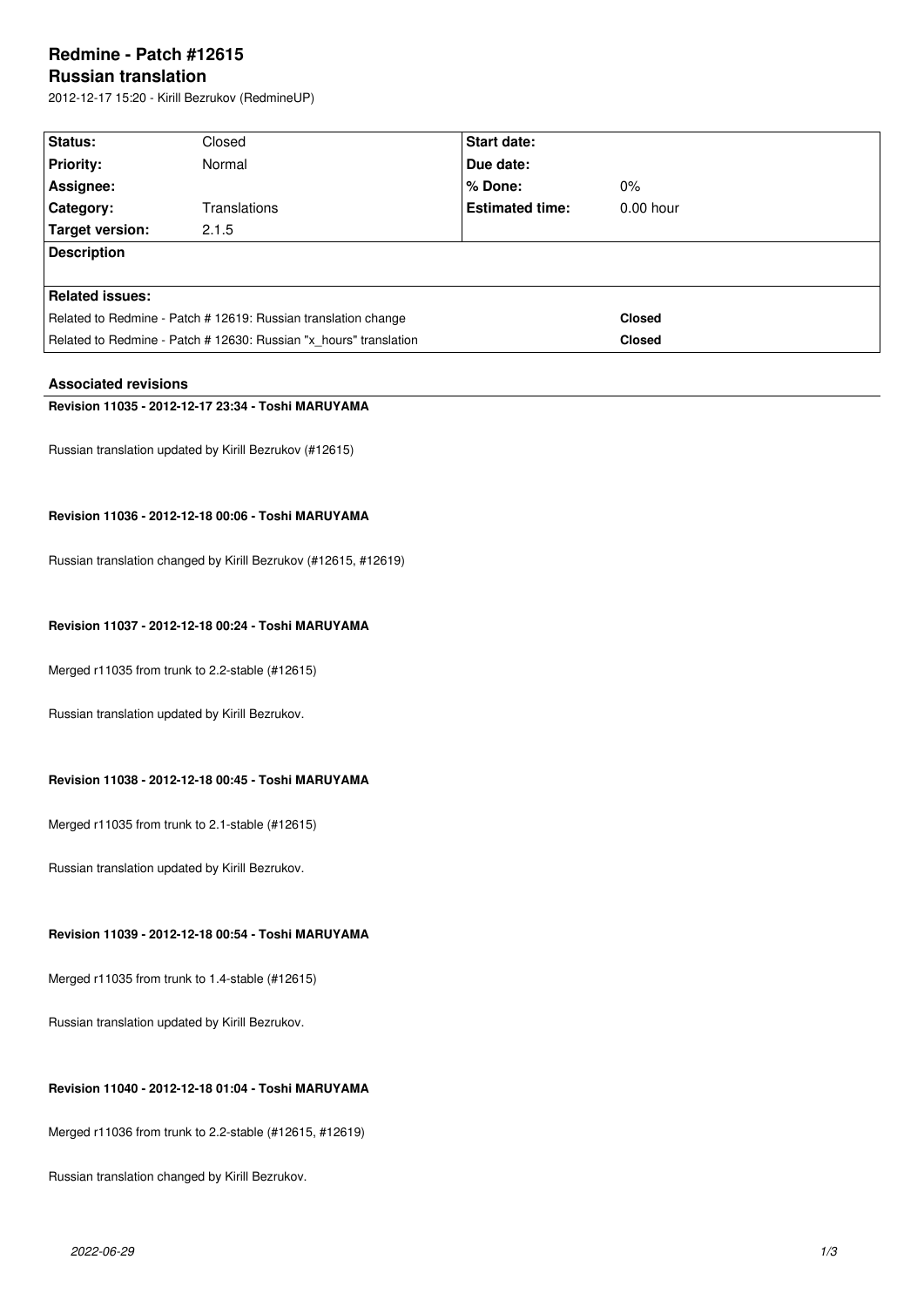#### **History**

# **#1 - 2012-12-17 15:22 - Kirill Bezrukov (RedmineUP)**

For r10971

#### **#2 - 2012-12-17 23:25 - Toshi MARUYAMA**

*- Target version set to 2.1.5*

#### **#3 - 2012-12-18 03:52 - Toshi MARUYAMA**

*- Status changed from New to Closed*

Committed in trunk, 2.2-stable, 2.1-stable and 1.4-stable, thanks.

# **#4 - 2012-12-18 11:39 - Mikhail Velkin**

#### Коллеги,

Думаю, задачу закрыли рано. Нашел неточности и пробелы в переводе:

about\_x\_hours:

one: "около %{count} часа"

few: "около %{count} часов"

many: "около %{count} часов"

other: "около %{count} часов" # Например, "около нескольких часов тому назад"

x\_hours:

one: "%{count} час" # Например, "один час тому назад" few: "%{count} часа" # Например, "два (три, четыре) часа тому назад" many: "%{count} часов" # Например, "пять (десять, сто) часов тому назад" other: "%{count} часов" # Например, "несколько (сколько-то, много) часов тому назад"

# С уважением,

Shraa

# **#5 - 2012-12-18 15:41 - Toshi MARUYAMA**

Mikhail Velkin wrote:

*Коллеги,*

*Думаю, задачу закрыли рано. Нашел неточности и пробелы в переводе:*

*[...]*

*С уважением, Shraa*

I have created new issue #12630.